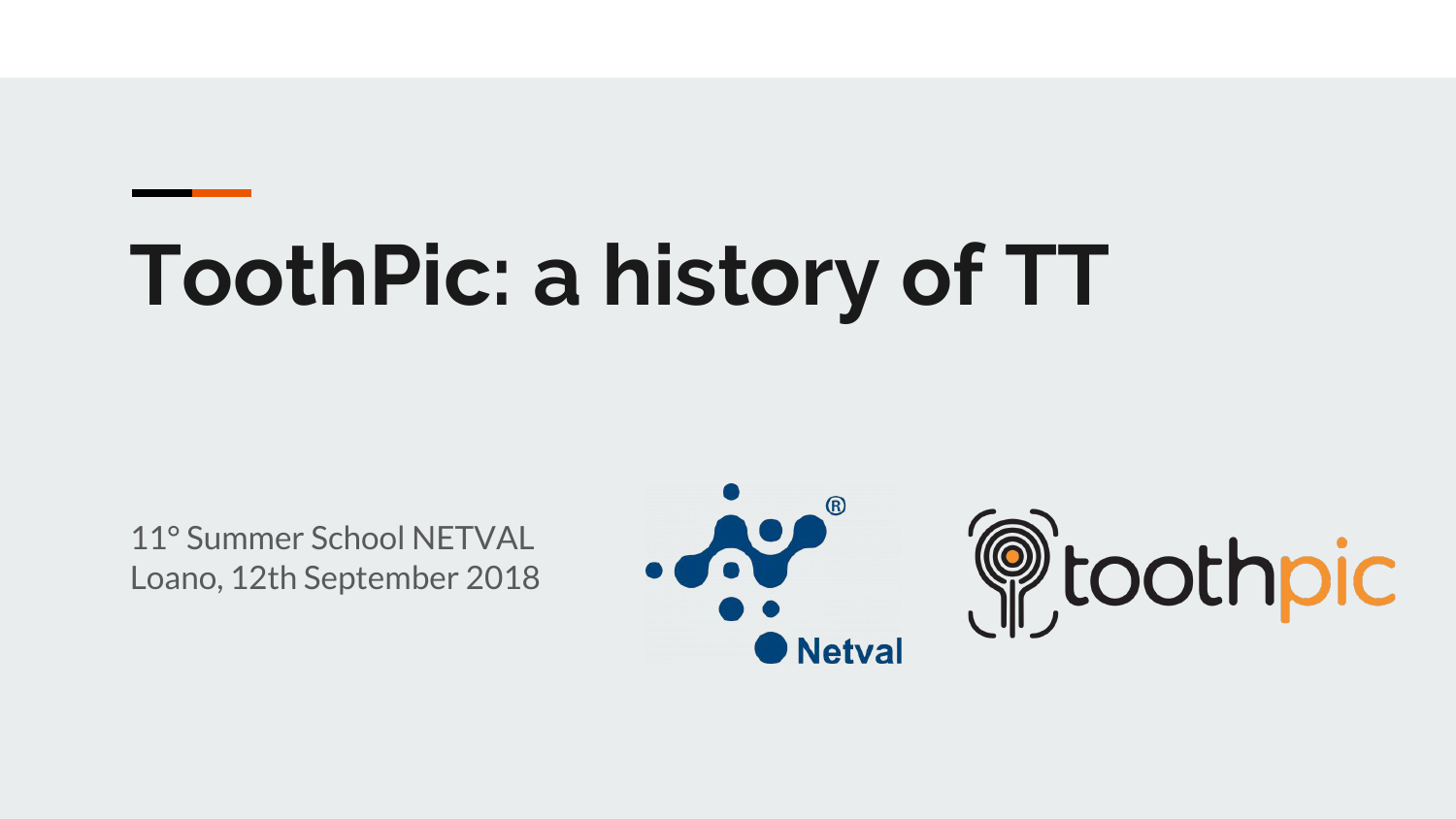

#### **What we do**

A (very short) company description

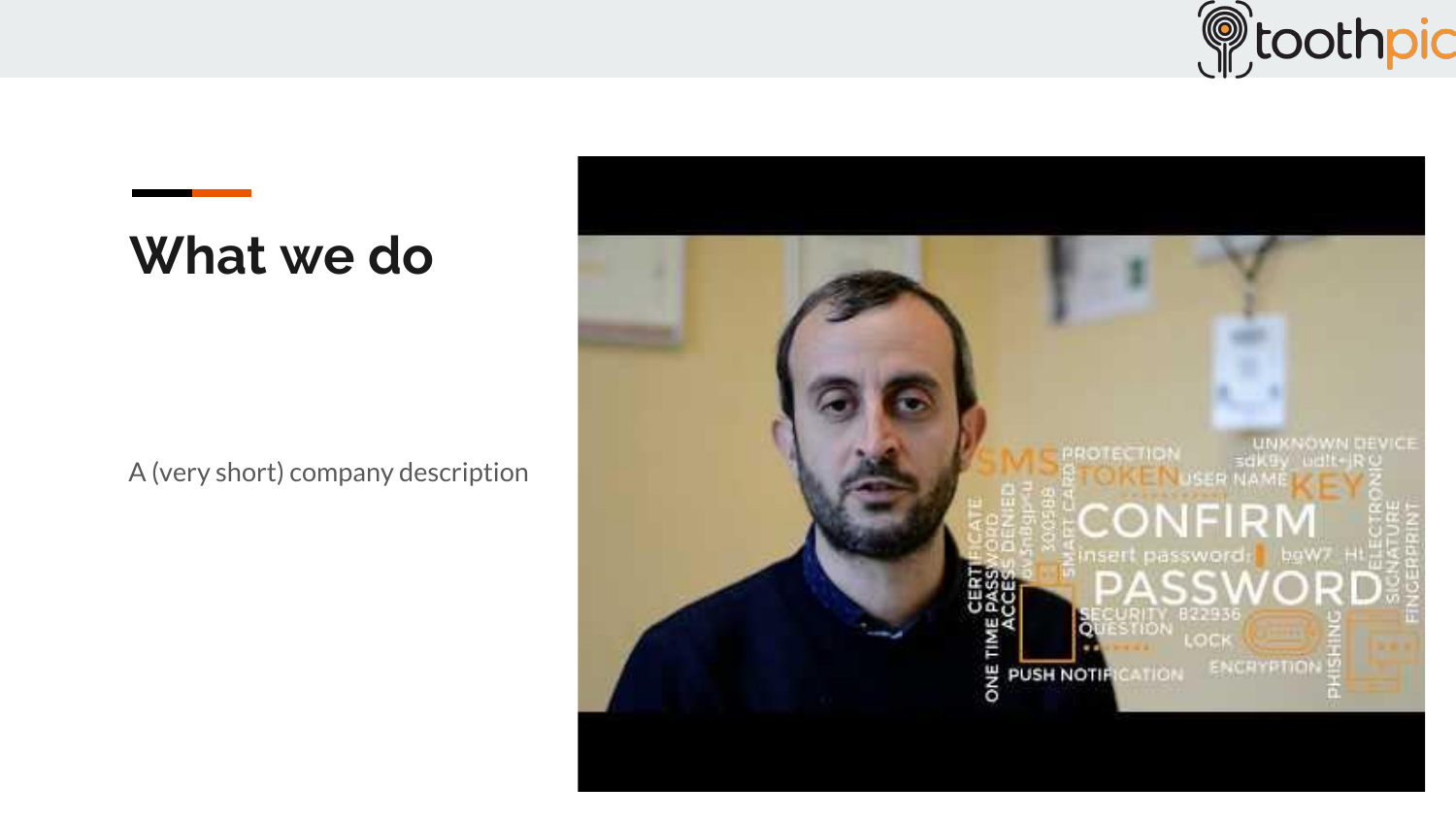

#### **From Research to PoC**

… and a first failure (with some lessons learned) *October 2013 - Q1 2014*

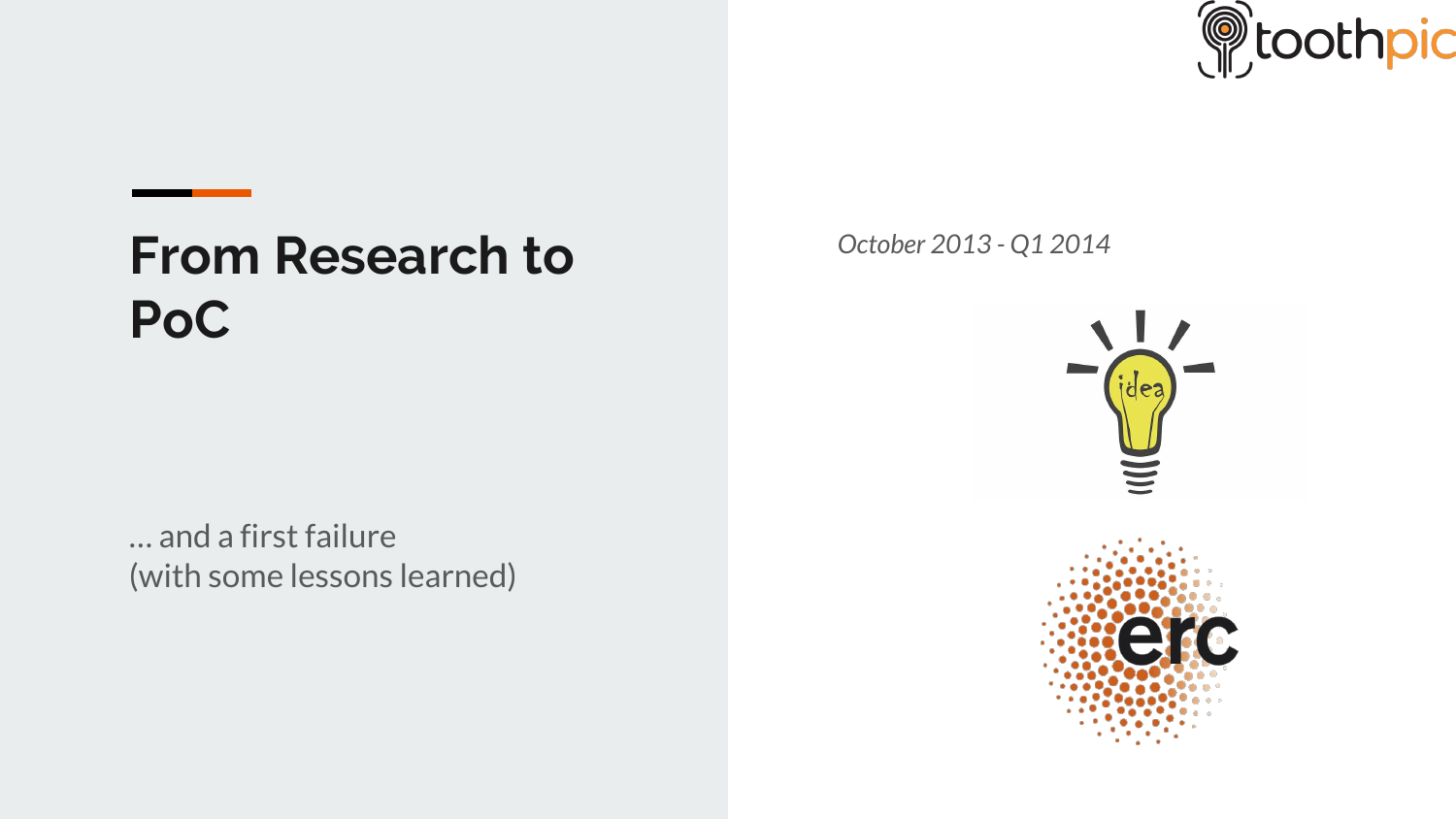

### **Patents & successful PoC proposal**

*Q2 2014 - Q2 2015*

- **● Support from TT Office @ PoliTO**
	- For patents (1st contact)
	- To draft the new proposal
- Involved I3P
- "Patenting before publishing" mentality



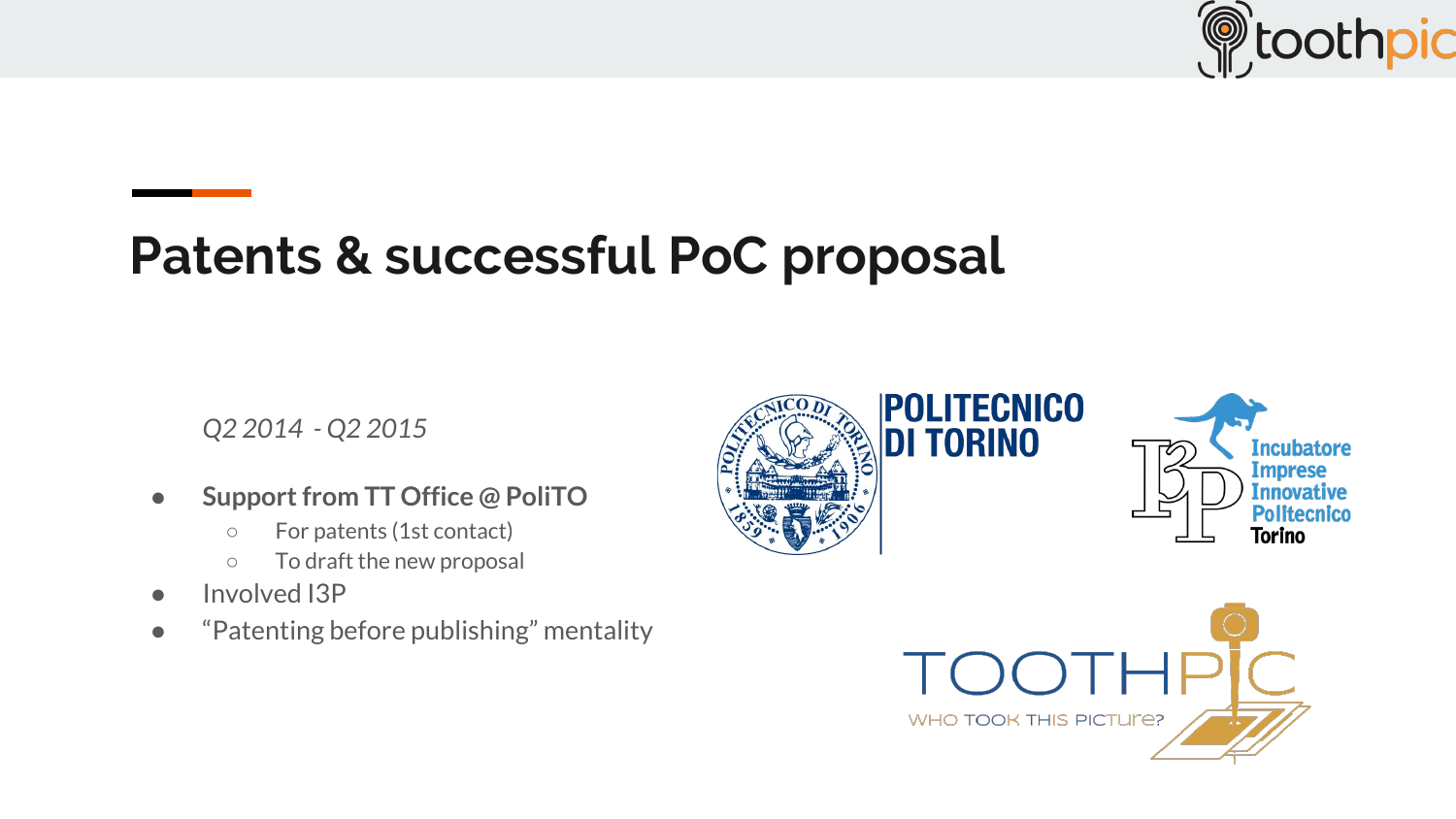

### **From PoC to a Company**

*Q3 2015 - Q4 2016*

- Development (People and Equipment)
- **Patenting** (3 patents overall)
- **Events** 
	- **TechShare Day**
	- **EIA**, StartCup, PNI
- Business planning
- First meetings with **investors**
- ToothPic patents/project as a **case study for Management** MS/PhD
- **● PoC @ PoliTO**
- **Company Foundation**

EUROPEAN<sup>Y</sup> **INNOVATION ACADEMY** 





**DI TORINO** 

**VERTIS SGR** Private Equity & Venture Capital

**POLITECNICO**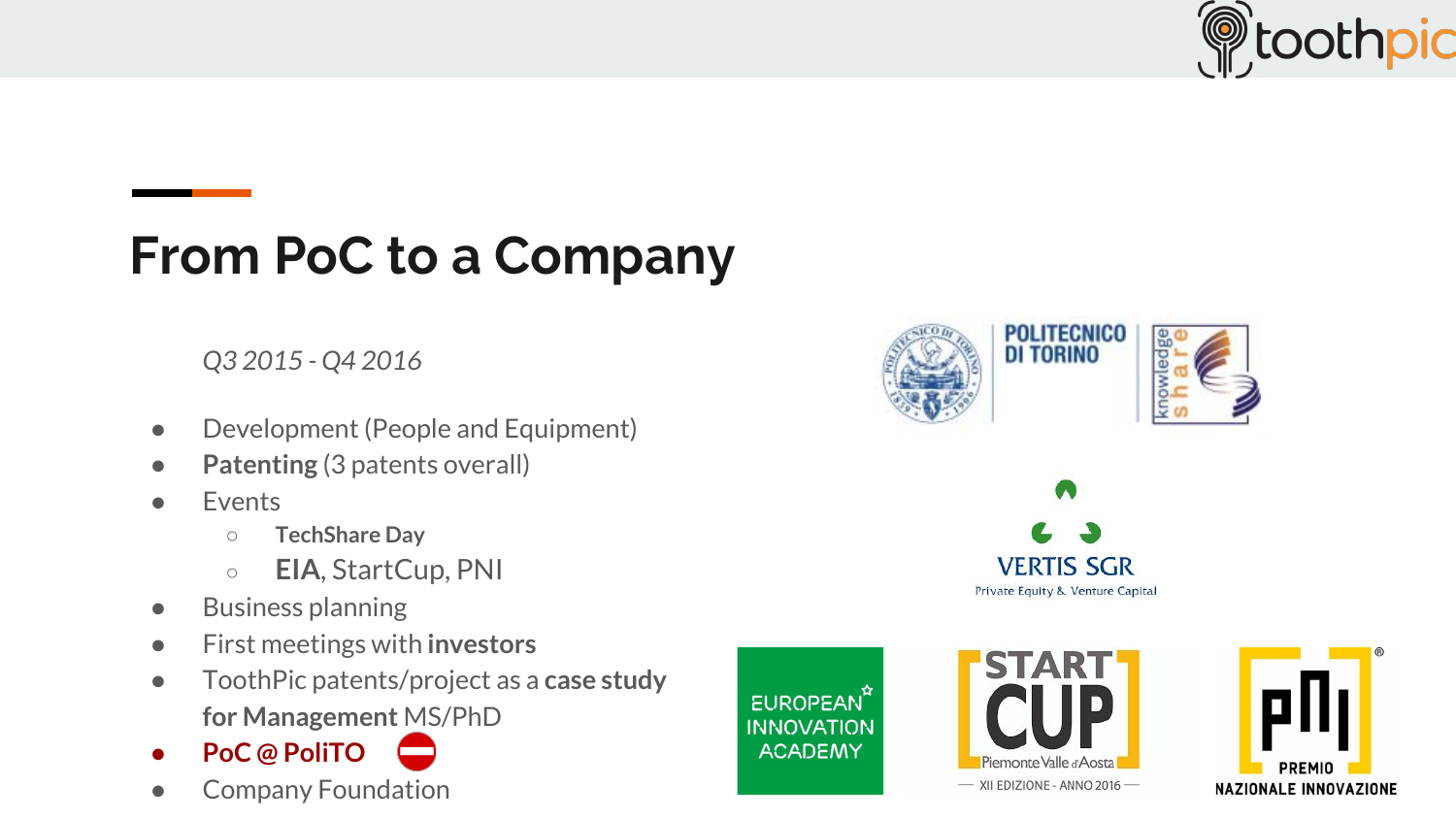

## **… with no money**

*Q1 2017 - Q3 2017*

- Available money
	- StartCup prize
	- Contribution from Regione Piemonte
- **Fund raising activities**
- **● MIB @ Trieste**

● Equity crowdfunding campaign setup



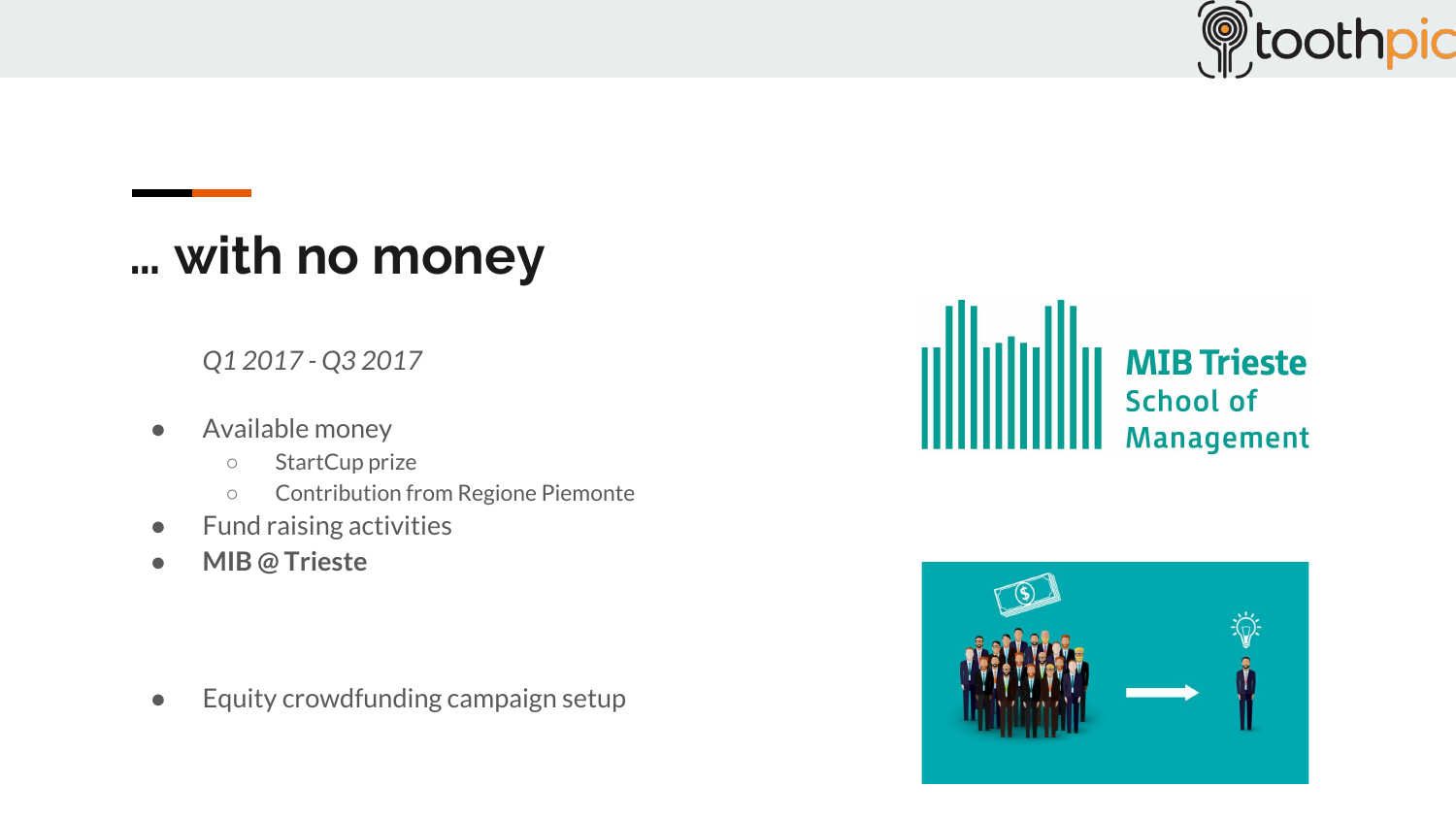

# **Seed capital**

*Q4 2017 - Q1 2018*

- Negotiation with VentureFactory
- Due Diligence

*April 2018*

- Deal closed
	- **○ First investment by ITAtech**

*Q2 2018 - today*

- Ongoing development
	- Hiring difficulties



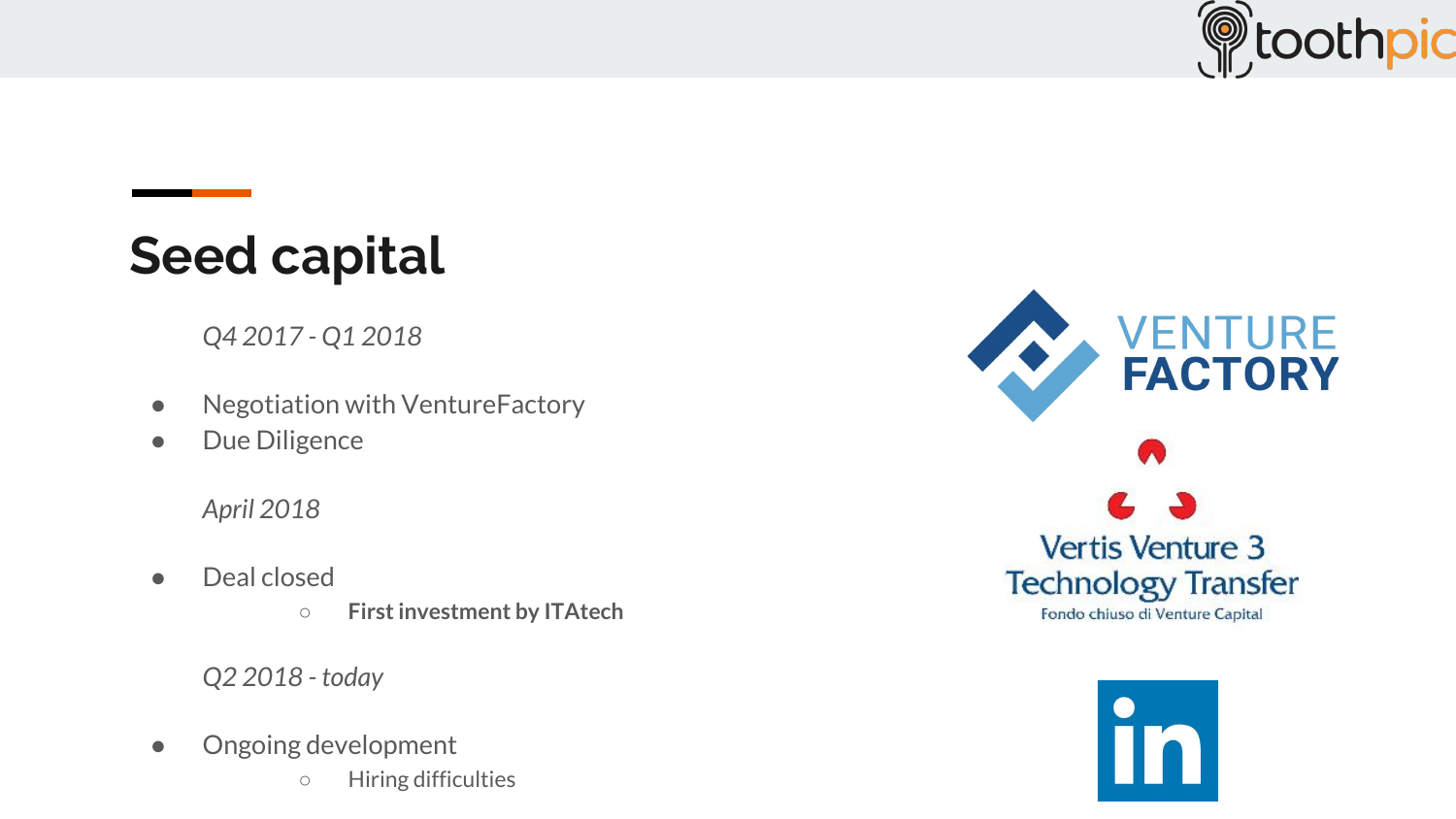

# **What** *could be improved* **in the process**

Coordination between I3P & TT Office

Education/Training of prospect entrepreneurs

- Patenting negotiation agreement after company foundation
	- Ongoing "standardization" process
- Clear rules for dealing with the dual role university faculty/founder of a spin-off
	- What they can do, what they cannot do
	- How and if they can be payed

● Help spin-offs in the recruiting process (advertising the open positions, organizing events, HR fairs, classes during courses ...)